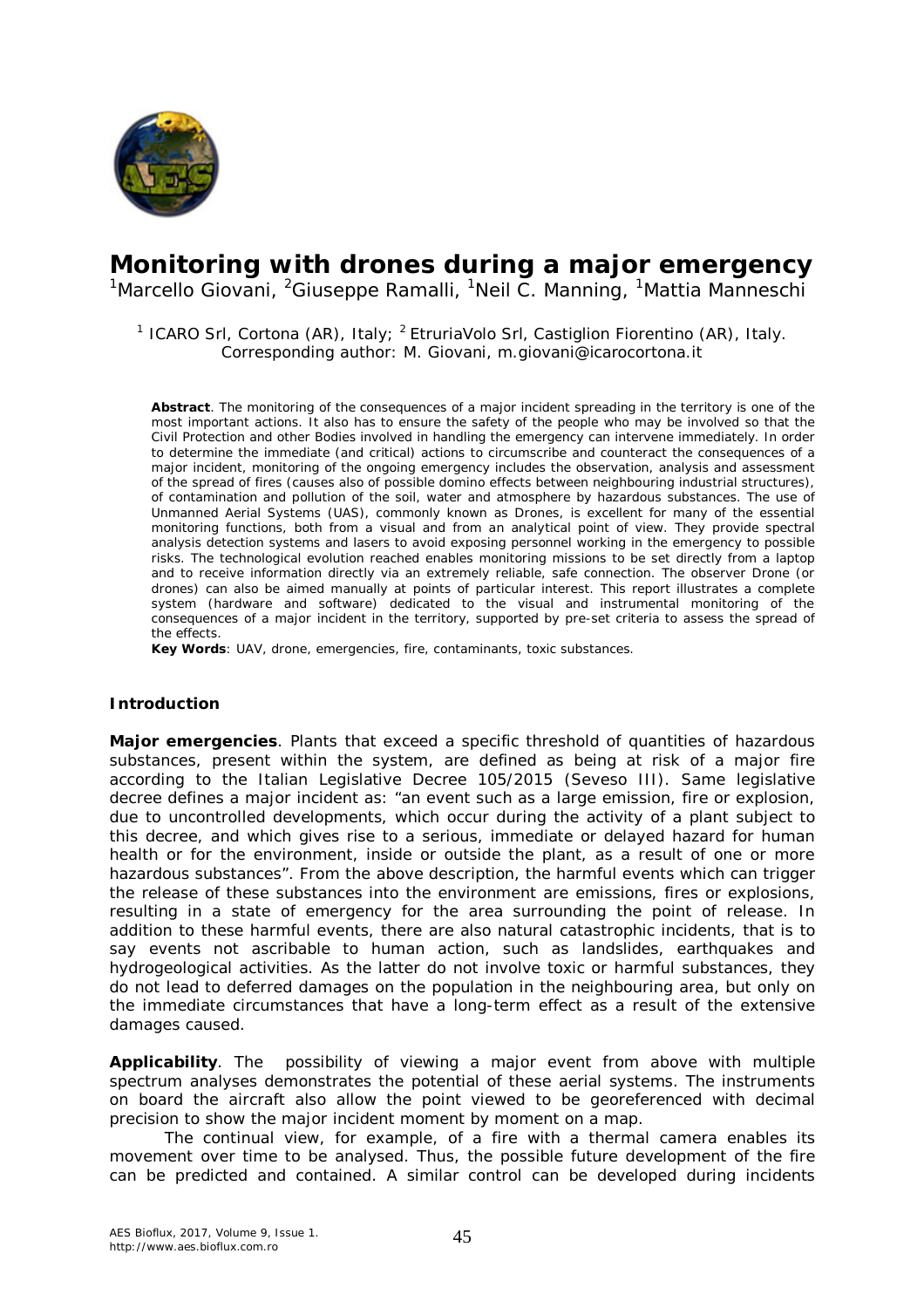involving plants, to predict the possible domino effects that may occur inter- and intraplant. The identification of the hottest areas in the equipment, which may involved in a fire, enable preventive manoeuvres to be used, such as cooling mechanisms of the area involved, where present.

The range of sensors that can be installed on board the craft also includes gas detectors. This enables the concentration of that specific gas to be identified in a point in space which, thanks to the GPS on board, is georeferenced. A series of samples of the concentration data enables the space and/or cloud to be destroyed over time. The data obtained in the event of a continual release can be used to obtain a map of the cloud and to identify the area of release, by using possible specific algorithms. In the event of an instantaneous release, on the other hand, it enables us to identify the direction of the trend of the maximum peak and its spread over time.

The regular viewing of areas of seismic and hydrogeological risk allows a continual control to be maintained on the morphology and, therefore, enables areas subject to landslides or incidents to be identified. The opportunity to provide a three-dimensional reconstruction of the area under analysis via the application of software, with the photogrammetric reconstruction of the images acquired during flight, enables an archive to be created on the variation over time and the identification of the landslide volumes. This application, therefore, enables the seismic status of specific areas to be analysed and possible future earthquakes to be predicted (www.tirreno.it 2014) (www.unige.it 2014).

## **Material and Method**

*Monitoring with UAS*. The proposal uses UAS (Unmanned Aerial Systems), equipped with opportune sensors, to fly over the area surrounding the plants and to give the possibility of managing major incidents and identifying the areas of release. The continual communication of the data collected and its reprocessing at the control station on the ground enables specific, targeted actions to be taken to reduce or even to cancel undesired secondary effects.

The use of these means allows the risk ascribable to the use of human operators to be eliminated both during sampling to highlight anomalies and to manage emergency events in progress. Even though the operators hold portable alarms, their lack of knowledge of the substance could drastically increase the possibility of causing injuries to the workers.

The main feature is the possibility of regularly monitoring the areas of interest, which are at greatest risk of coming into contact with the substances being analysed. This use enables events (releases) to be identified, which may not be identified by the normal monitoring systems, and above all it enables rapid interventions before the spread of the substances causes greater, unpredictable damage. The capacity of the craft to fly over wide areas enables the extent of the release to be analysed in detail. This is of specific importance if the substance is released into a river or sea, where no watertight means is available, into which the substance must spread and where there is turbulent movement which encourages it to spread.

*Historic analysis.* A historic analysis of accidental events that have occurred in recent years gave the idea of having to use a suitable means to control vast areas. This shows how a delay in identifying the event can cause the toxic agent to spread and increase the area of damage.

The detailed study of the incidents focuses on the more catastrophic events or those that had a great impact on the population, and on the flora and fauna present. The main causes of these events were mainly due to structural or operational failings of the system. The events considered were: Oppau, Germany  $-$  1921; Feyzin, France  $-$  1966; Flixborough, UK – 1974; Seveso, Italy – 1976; Youngstown, Florida – 1978; Bhopal, India – 1984; San Juan – Mexico City – 1984; Priolo – Italy – 1985; Piper Alpha, UK – 1988; Pasadena Texas, USA – 1989; Bangkok, Thailand – 1999; Enschede, Holland – 2000; Tolosa, France – 2001; Buncefield, UK – 2005; and Danvers, USA – 2006.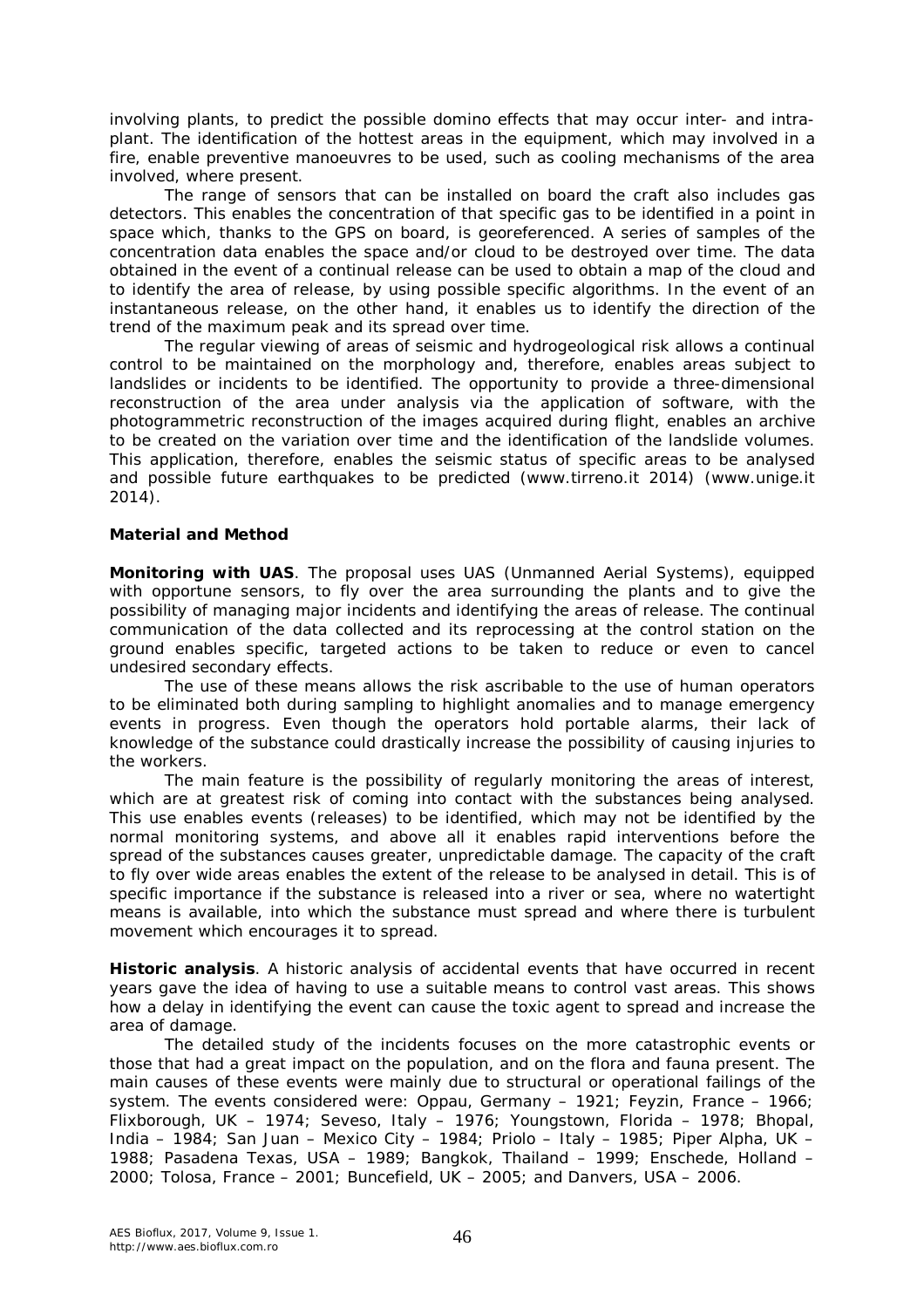The list includes all the scenarios which could occur in the production or storage areas or in transport logistics. A concentration can be seen of explosions and fires, and also of toxic dispersions (Bhopal, India – 1984) and events with a domino effect (e.g.: Feyzin, France – 1966, San Juan – Mexico City – 1984 and Pasadena Texas, USA – 1989). The study is not concerned merely with the events that caused deaths, but also damage to the population or the surrounding environment, the most famous of which was the event in Seveso, Italy - 1976, where dioxins were released and caused the phenomenon of chloracne in the population. This event was the spearhead for the creation of the European directive, which took the name of the place of the event, Seveso (ICARO Srl, Historic analysis 2011).

As regards major events of release into water, the most famous is the one involving the River Danube in 2000. To be precise, the event took place on 30 June 2000, following a breach in the decantation basin of the storage company AURUL, located in Baia Mare. The decantation waste containing cyanides was released into the river near Baia Mare. The latter is a tributary of the River Somes, Tibisco and then flows into the Danube. This easily spread the contaminated water, which devastated all the surrounding flora and fauna (UNEP 2000). The most recent event took place in April 2016, when there was a spillage of crude oil from the pipeline in Fegino of the company Iplom of Busallo.

The historic analysis used the major databases and enabled the incidence of natural events to be identified as a cause of incidents for industrial systems. Over a time span of 100 years, approximately 16,000 incidents have occurred and only 1.42% of these are ascribable to natural events. In turn, only 10% of that value concerns earthquakes, whereas floods account for 22%. Although these values are not high, the numbers of accidental events is increasing if placed side by side with the incidents that cause damage in civil environments.

The analysis allowed us to identify five main activities arising from the development of major incidents, which are:

- explosions or fires;
- release of toxic/flammable substances into the air;
- release of contaminants or toxic substances into water;
- release of toxic substances into the soil;
- search for survivors.

These gave rise to five UAS configurations, each designed for a specific solution. Each of the drones have the necessary standardised features and we will proceed to describe the basic device and the specific customisations according to the action required. A specific paragraph will be dedicated to each craft, showing the main characteristics of both hardware and software.

## **Results and Discussion**

*Explosions or fires.* The basic conformation in the first four accidental events is a fixed wing system. This is a craft in which lift is created by an opportune wingspan and by its relative speed. The structure requires a minimum consumption of energy to keep it in the air and therefore allows it to travel medium/long distances. The main prerogative, which allows it to travel continually over the areas required over time, is the need to remain at a height for times requested by control, and therefore it must possess a high level of autonomy of flight. The solution was to provide the craft with a large "tank", that is with a quantity of batteries that prove to be the optimum compromise between the additional mass and the additional consumption of energy. The craft was designed to be able to fly 24 hours a day, day and night. The UAS is equipped with regulatory position lights according to the rules of aviation, as it is also considered as an aircraft. Flight at night does not enable it to be seen. The vehicle is continually tracked by the addition of a transponder to identify the position of the UAS in space. The possibility of obstacles near the craft makes optic and sonar distance sensors necessary. These communicate with the internal flight system to enable deviations from the planned route during flight. All the instruments and, therefore, the vehicle itself, communicate continually with a ground station where, via dedicated software, the telemetric and position data and data from the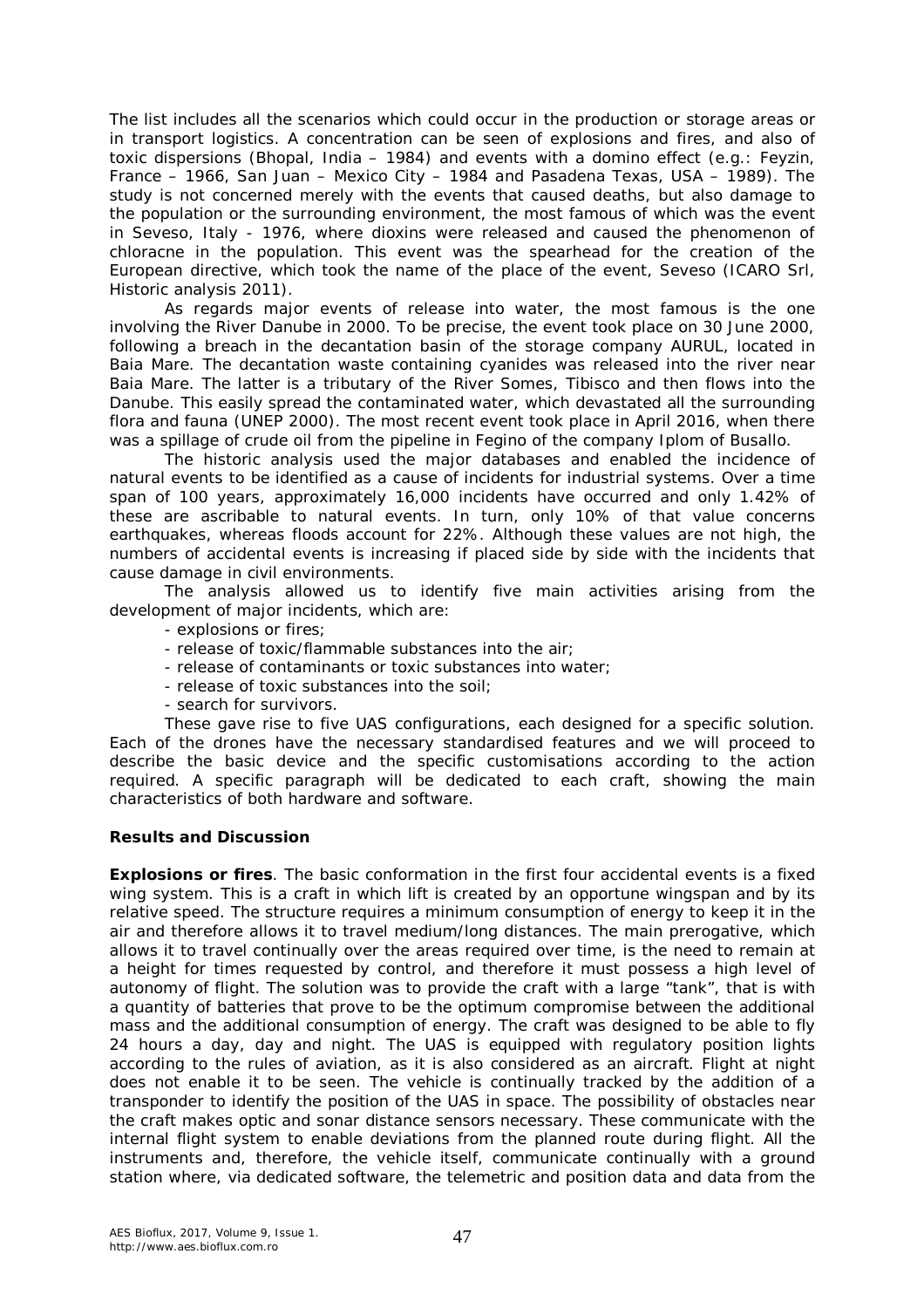preinstalled sensor is processed. The presence of a station on the ground is fundamental for man to be able to intervene at any time. The GCS (Ground Control Station) is equipped with joystick, lever and digital pedals, as in any aircraft. In the event of an anomaly, the pilot takes control of the UAV just using the joystick and brings the craft back safely. For the sake of safety, the UAS needs to be equipped with a flight terminator (in compliance with the legislation in force). This component is preassembled on the drone and, in the event of an emergency, blocks the energy supply and the system drops to the ground. In our specific cases, as the environment beneath the drone is extremely dangerous, a simple flight terminator would not be the best solution. It requires a system that guides the drone to a free area, where it can glide and land autonomously. The UAS internal hardware has extra parallel sensors to be able to reduce the fault rate of the machine and guarantee a greater operational capacity (Austin 2010). From this description one can sense that one of the critical problems whilst flying over these areas is to guarantee a high level of safety to keep the craft in flight in the preset areas. A picture of the vehicle described is given in Figure 1, and Table 1 gives the main features of the craft.



Figure 1. Fixed wing UAS.

Main characteristics of the fixed wing UAS

Table 1

| <b>Specifications</b>                      | Value                         |
|--------------------------------------------|-------------------------------|
| $N^{\circ}$ rotors                         |                               |
| Propeller diameter                         | 279.4 mm                      |
| Maximum payload                            | $~1.6$ Kg                     |
| Wingspan                                   | 1730 mm                       |
| $N^{\circ}$ batteries                      |                               |
| Autonomy (limited for aeronautical safety) | 80 minutes                    |
| Maximum distance covered                   | $~110$ Km                     |
| Maximum speed                              | $\sim$ 120 Km h <sup>-1</sup> |
| Operational speed at maximum efficiency    | $\sim$ 80 Km h <sup>-1</sup>  |
| Wind resistance with speed                 | $~1$ -40 Km h <sup>-1</sup>   |

The equipment described and designed is "customised" to function specifically for that particular activity. In the case of explosions and fires, critical weather conditions must be taken into account, which could possibly give rise to ascending currents and the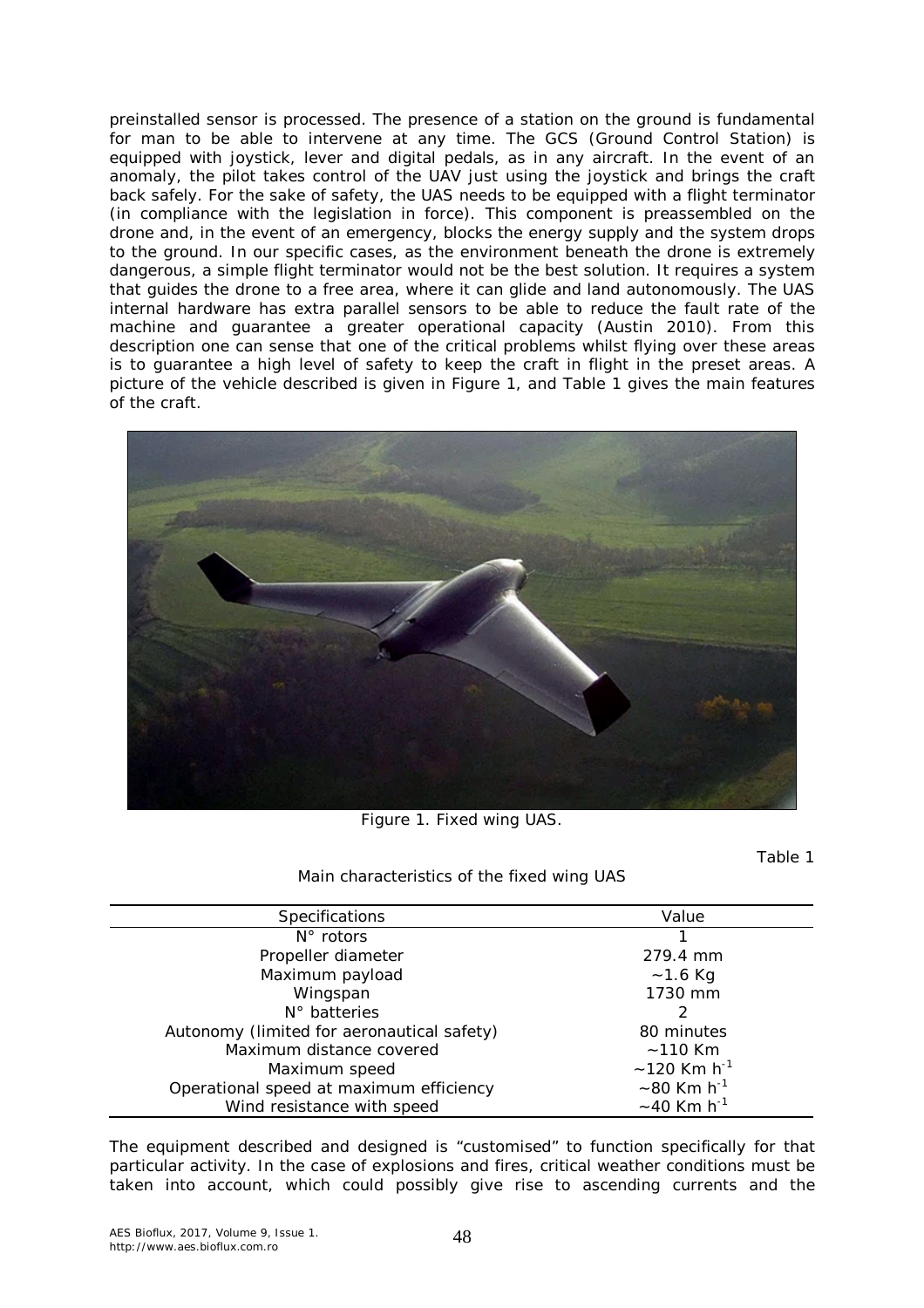dispersion in the atmosphere of unburnt material. These problems required a specific study into the safety of the material of the structure and into the protection of the sensors assembled on board, which must not be damaged or blacked out.

The UAS payload consists of a thermal camera side by side with a visible camera, to give a view of the temperatures in the areas adjacent to the fire (essential for the identification of possible domino effects) and give a visual shot side by side of the same area. The data measured is recorded and sent to the operator, who analyses in real time the data monitored by the system. The software to be coupled with this hardware enables a slightly rough identification of the development as the event unfolds, to enable a future targeted intervention. The operations to acquire and manage the data change, depending on whether the area of monitoring is inside or outside the plant system. In the event of a fire outside the system, the flight is carried out to follow the interface between the flames and the surrounding vegetation. This is made possible by opportune programming of the internal flight software. The position of the drone, and as a result, of the interfaces of the flames, is continually transmitted to the management platform on the ground. This information enables the development of the fire and the possible interface over time to be reconstructed in a virtual and georeferenced system. The use of a camera enables the type of vegetation present to be analysed and opportune parameters to be adjusted in order to obtain a more accurate temporal reconstruction. In the second case, flight is centred on the area of the system in order to photograph the area involved in the fire as close as possible. The visible image immediately enables the equipment involved by the event to be monitored, together with the equipment which may be involved in a domino effect. Thanks to the view from the thermal camera, a study of the surface temperature of the equipment involved in the fire and the knowledge of the construction material enables the time that will elapse to be calculated before the structural collapse of the equipment. The management software in this case identifies the georeferenced conformation of the flames which, when superimposed on a map of the system, enables the adjacent equipment at risk to be identified. Vision with a thermal camera allows the temperature of the equipment hotspots to be identified and, thanks to structural algorithms inside the software, to determine the time it will take to collapse.

*Release of toxic/flammable substances into the air.* Clouds of gas are strongly influenced not only by weather conditions, such as wind and the Pasquill stability class, but also by the structural conformations in the adjacent area, which may deviate or modify cloud dispersion. In the majority of cases, the concentration of the cloud is such that it does not allow the gas to be seen (unless the gas is coloured), making visual identification difficult. The UAS associated with the operation does not require substantial modifications compared to the basic version. There are numerous sensors on board: vision camera, thermal camera and gas detector or electronic nose, which enable the substances and concentration present in that space to be identified. During flight, the data recorded by the thermal camera and vision camera is transmitted to the GCS screen to allow a rapid identification by the operator.

The management software works side by side with systems simulating the dispersion (e.g.: ALOHA) with preset parameters inside to provide the rough structure of the cloud, together with some basic information for assessment. The same software has to enable a simpler management of the identified threat. This must allow: the cloud and the substance monitored, the possible spread in the space and the type of release to be identified. The cloud can be identified from a distance thanks to the thermal camera. This is because the substances commonly sought interact with the spectral area of the infrared detected by the sensor of the thermal camera (Gerhart et al 2013). Figure 2 shows a thermal image of a cloud.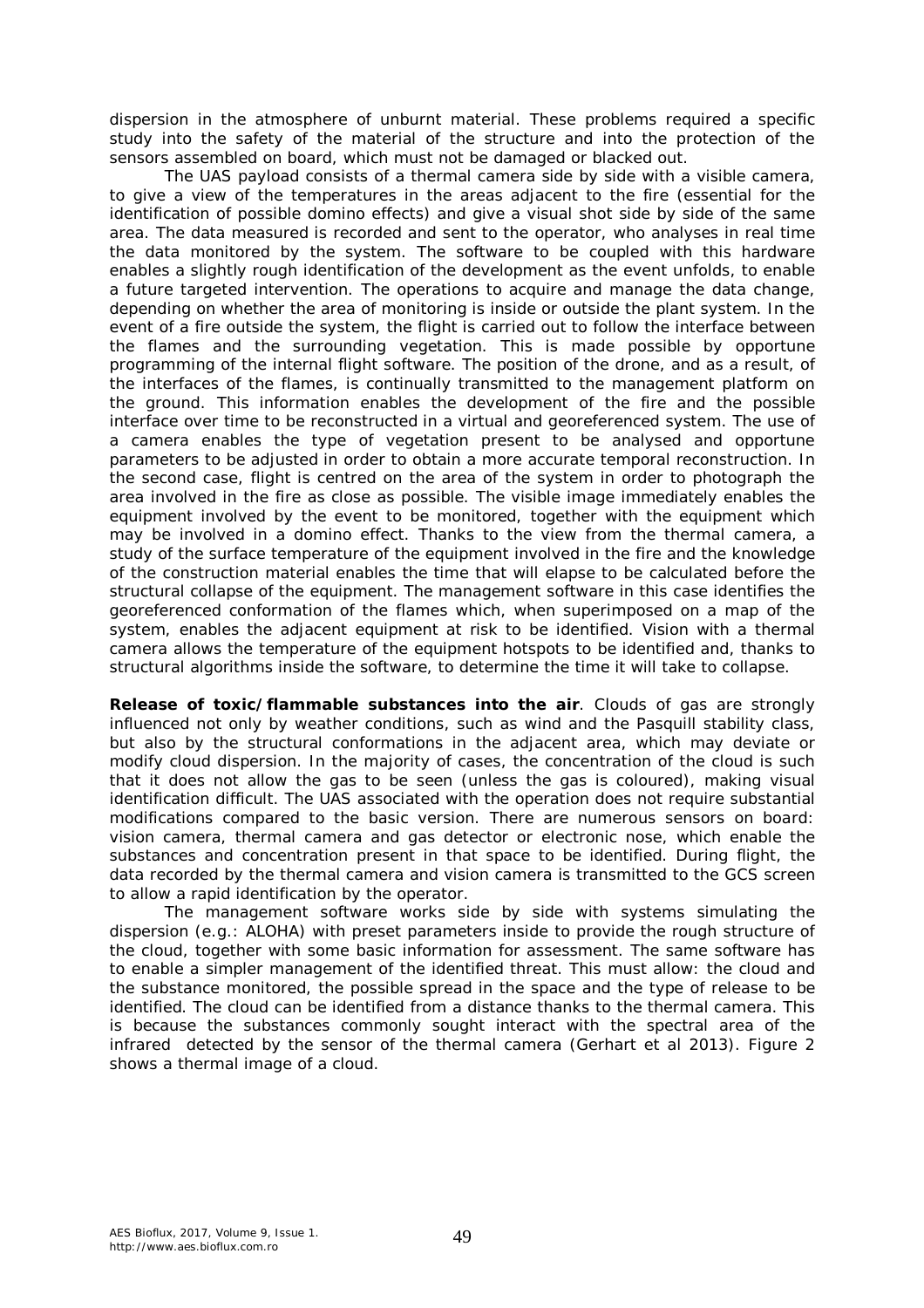

Figure 2. Example of a thermal image of a cloud of hydrocarbons (www.cnn.com).

In this case, flight cannot be programmed. Instead it has to be continually changed, depending on the images provided by the thermal camera to allow an opportune collection of georeferenced data. The ability of the craft to "follow" the cloud enables the type of release to be identified: continual or instantaneous. An instantaneous release produces an isolated puff cloud, whereas a continual release produces a plume cloud, from which it is possible to identify the continuity with the release point. The software allows the release point of the cloud to be roughly identified, together with its possible development over time, thanks to the analysis of the consultations present, of the models of release provided by the auxiliary software, of its movement over a short time and the shape of the cloud. The system output is the accurate positioning of the isopleths, constant concentration curves, provided by the software of the models (at possibly different intervals), which are automatically uploaded to georeferenced platforms (GIS – Geographic Information System).

The use of this method enables the spatial and temporal development of the cloud to be promptly identified, as well as the point of release in the section of the system. Thus, targeted interventions can be promptly organised to limit the damage, such as the elimination of the leakage and the preparation of plans to protect the population and surrounding environment. Furthermore, the knowledge of the area which may be involved in the cloud facilitates the identification of the area to be cleared, thus reducing the polluted land with a reduced economic impact on the company responsible.

*Release of contaminants or toxic substances into water.* Water sources are a fundamental asset for man for drinking water and for crop cultivation and for breeding animals. The quality of the water is one of the principal environmental factors that determine human health. The vast water surfaces, e.g. the length of a river from its source to the mouth or into the sea make this an excellent vector to transport polluted substances, whether dissolved or collected on the top. The identification of these substances enables the spread of the pollutant to be avoided and plans to be drawn up to limit the possible harmful development for land or water organisms and for vegetation.

The use of the UAS with its specific sensors enables superficial collections and possible dissolved pollutants to be monitored via the monitoring of interactions between the toxic substance and the vegetation.

The operative principle is based on the analysis of individual spectra, solar radiation, and surface reflections. The reflected bands that can be analysed are given below:

- blue (B): electromagnetic band within the visible spectrum, with maximum peak around one wavelength equal to 470 nm. It is used for atmospheric shots and for deep sea shots;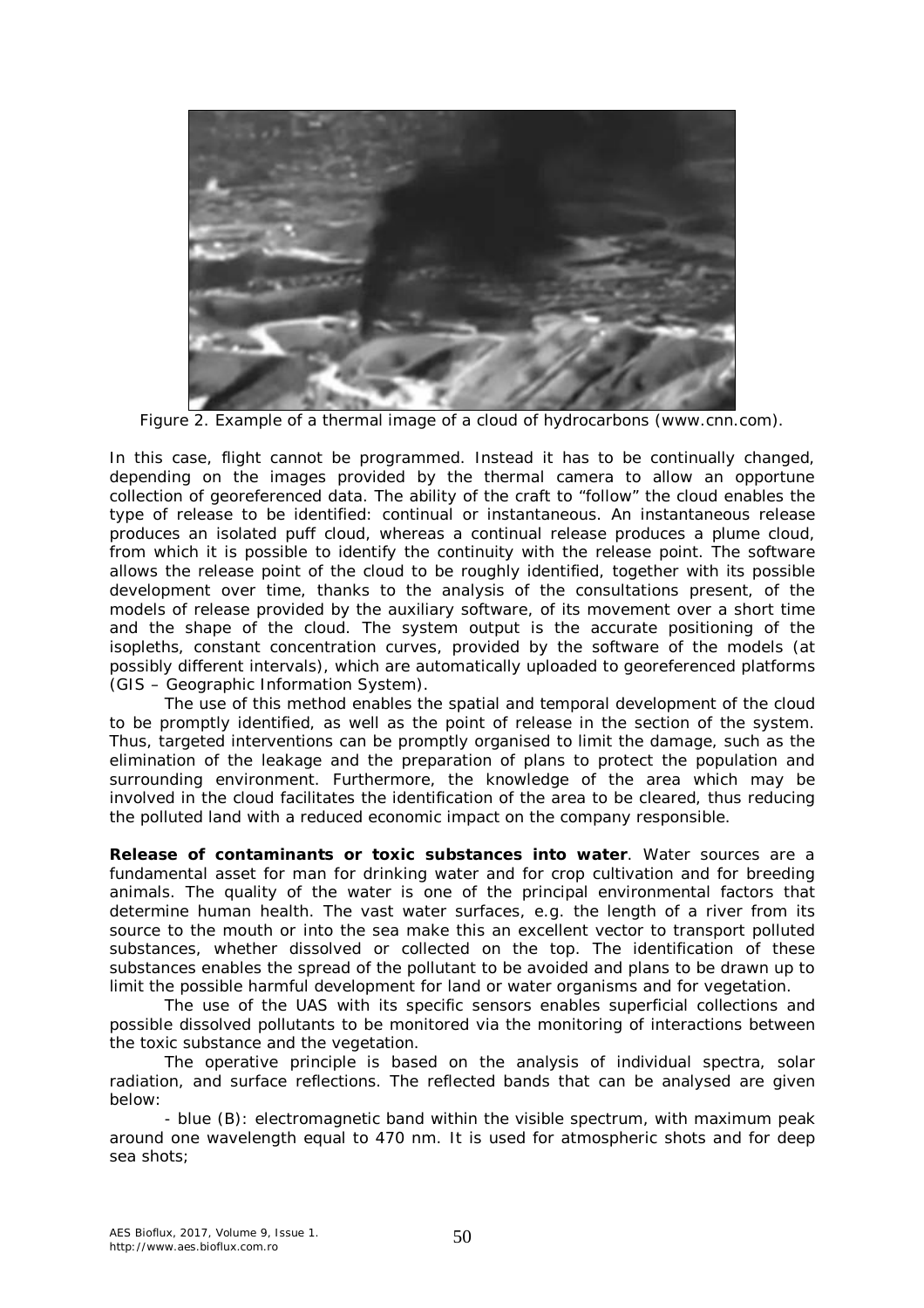- green (G): electromagnetic band in the visible spectrum, with maximum peak around one wavelength equal to 560 nm. It is used for shots of vegetation and aquatic environments at a medium depth;

- red (R): band of electromagnetic radiation within the visible spectrum, with maximum peak at a wavelength of 600 nm. It is used to photograph man-made objects, shallow water and some types of vegetation;

- red-edge (RE): band of electromagnetic radiation placed spanning across the visible and infrared spectrum. The maximum peak is placed at 700 nm with a 50% reduction in intensity at the extremes of the interval between 680 and 730 nm;

- near InfraRed (NR): there are two electromagnetic bands that enable the internal area of the NIR to be covered:

- the nearest to the visible spectrum has a wavelength that falls within the interval between 700 and 830 nm,
- the furthest band has a wavelength with the interval extremes between 830 and 1000 nm,
- the latter are dedicated to the remote monitoring of natural environments.

A multispectral sensor is required that can go from a minimum of three bands (NIR-G-B) to an optimum of six bands (NIR2-NIR1-RE-R-G-B); the one most commonly used has four bands (NIR-R-G-B). The algebraic combination of the intensity of these bands enables specific indices of identification to be created for anomalous substances compared to the water and the stress level of the vegetation to be identified (e.g. NDVI – Normalized Difference Vegetation Index) around the aquatic source. An additional video camera is sometimes associated with this sensor, depending on the number of bands analysed (www.tetracam.com).

The drone needed for the operation has not been drastically changed compared to the basic version. The only additional device was to protect the structure from sea salt, which can be sprayed when the craft flies at excessively low levels. The flight of the UAS varies according to the type of water under examination:

- in the case of a river: the craft leaves the mouth and flies back upstream to the source, so as to identify the furthest point from the release;

- in the case of a lake: flight is circular to give a global view of the stretch of water;

- in the case of an analysis of the coastline: the flight runs parallel in both directions to identify the areas of land nearest to a possible contact with the substance;

- in the case of open sea: flight is circular compared to the departure point and can be calibrated according to what is identified during the actual flight.

This enables the complexity of the software to manage the activity to be understood to provide a considerably flexible use. The sensors on board continually provide data that is collected to allow the operator to make an initial, visual, screen check. The software to reprocess the data allows the anomalous substances to be easily identified, thanks to the graphic, brightly coloured reworking of the data.

It is used to identify even extensive anomalies and to prepare a prompt intervention by the competent authorities to limit the dispersion of the toxic substances and limit the relative damage. Preventive flights also reduce or, in the best cases, eliminate the risk associated with poison attacks on the population by third parties on the water basin in the area. This is possible thanks to the control of the water surfaces and via a visual check of the areas adjacent to the basins.

*Release of toxic substances into the soil.* It is difficult to inspect underground pipelines, as any loss is not directly visible. The leak of hydrocarbons or even toxic/harmful substances can lead to plausible damage of the surrounding targets, such as people and the environment. The loss of the substance also has an economic damage not only due to the loss of the product and for future reclamation for redevelopment, but also for the company's own reputation. Thanks to opportune sensors, drones enable the identification not only of surface pools and saturated ground, but also of infiltrations into the subsoil.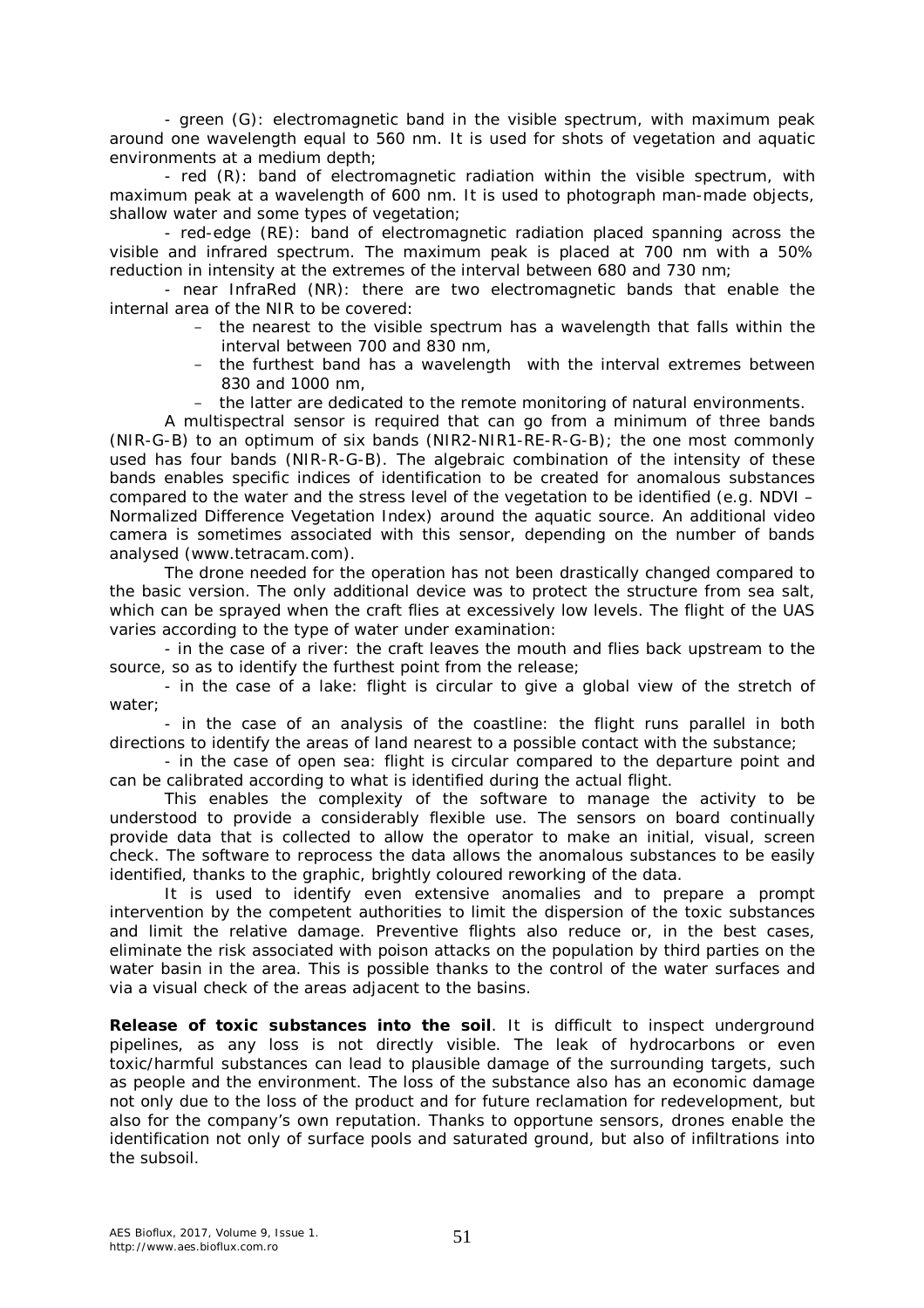Analysis requires the knowledge of multiple data in the visible and in the infrared spectrum. The study of reflected radiation in specific bands, similar to those mentioned in the previous chapter, enables us to determine the variations in the superficial continuity of the soil, thus allowing the identification of pools and saturated ground. The reflectance of hydrocarbons differs in particular in the NIR band (Near InfraRed), which allows them to be detected. The identification of anomalies in the subsoil is possible thanks to the measurement of the ground surface temperature. The data extracted from the analysis of the bands also enables the health of the plants to be established, as this is a possible first alarm of underground losses, since the substance harms the plant. The necessary instruments on board, therefore, consist of three sensors:

- camera;

- multispectral camera;

- thermal camera.

The latter identifies the surface temperature of the objects under analysis by interacting with the radiation in the IR region  $(10 \div 12 \mu m)$  emitted by the object. The release of hot substances or a temperature that is higher than that of the ground are thus easily identified. By exploiting the thermal properties of the different substances and the thermal inertias that may be in play, it is possible to also identify underground releases of cold fluids.

The characteristics of the craft are exactly the same as those of the basic conformation, as the main characteristic to be complied with was flight duration to allow flight over considerable distances. Flight is prepared so as to follow along the entire length of the pipeline from above. The data obtained by the visible cameras are transmitted continually on to two separate screens at the operator's ground control station (GCS) to allow an easy, rough check. In the presence of any anomaly, postproduction software reprocesses the data from the multispectral and thermal cameras, in order to provide georeferenced information of the position of the loss and the images regarding the area. The outputs are designed to easily identify the possible loss and for a specialised operator to check the real danger of the event.

This method enables losses to be identified rapidly even for areas extending for hundreds of kilometres. The need to identify rapidly is linked to the need to limit pollution of the surrounding soil which, if located near a water table below, could lead to a greater diffusion of the polluted water and to a greater number of potential targets.

*Search for survivors.* The conformation of the UAS for the fifth point differs from the one presented for the preceding four solutions. In this case, the best choice is a multicopter (aircraft where lift is created by the rotation of propellers) as it is possible to get close to targets, such as ruins or dangerous structures. The main prerogative of interest was the need to balance the craft's autonomy, which has to be as high as possible, and its stability in flight. Autonomy can be compensated by inserting a double battery (an alternative could be a battery with greater amperage) at the expense, however, of the mass that can be transported. Stability in flight, on the other hand, increases as the number of rotors increases and, at the same time, the sizes and mass transported increase. This is at the expense of the craft's autonomy, but hexacopters and octocopters (with 6 and 8 rotors respectively) in case of failure of one rotor can independently return to home and land safely without falling. These considerations led to the best solution which was a conformation with 6 rotors (i.e. a hexacopter) to balance consumption, the load to be transported and stability in flight. The need to avoid collisions with the surrounding structures both laterally and vertically required the presence of reliable, surplus, proximity sensors, thus avoiding additional damages in the surrounding area. The propellers with optimum profile and size must avoid contact with protruding objects, which would otherwise cause malfunction and create sparks. This was avoided by adding propeller shields, i.e. semicircular, light resistant material to cover the surface of the disk created by the propeller (Stretti 2015). Flight over areas at risk must be possible in any weather condition, whether with strong winds or with rain. For this reason, this UAS can resist strong gusts of wind and is also waterproof. As previously mentioned, the aircraft that flies over areas struck by an earthquake must not constitute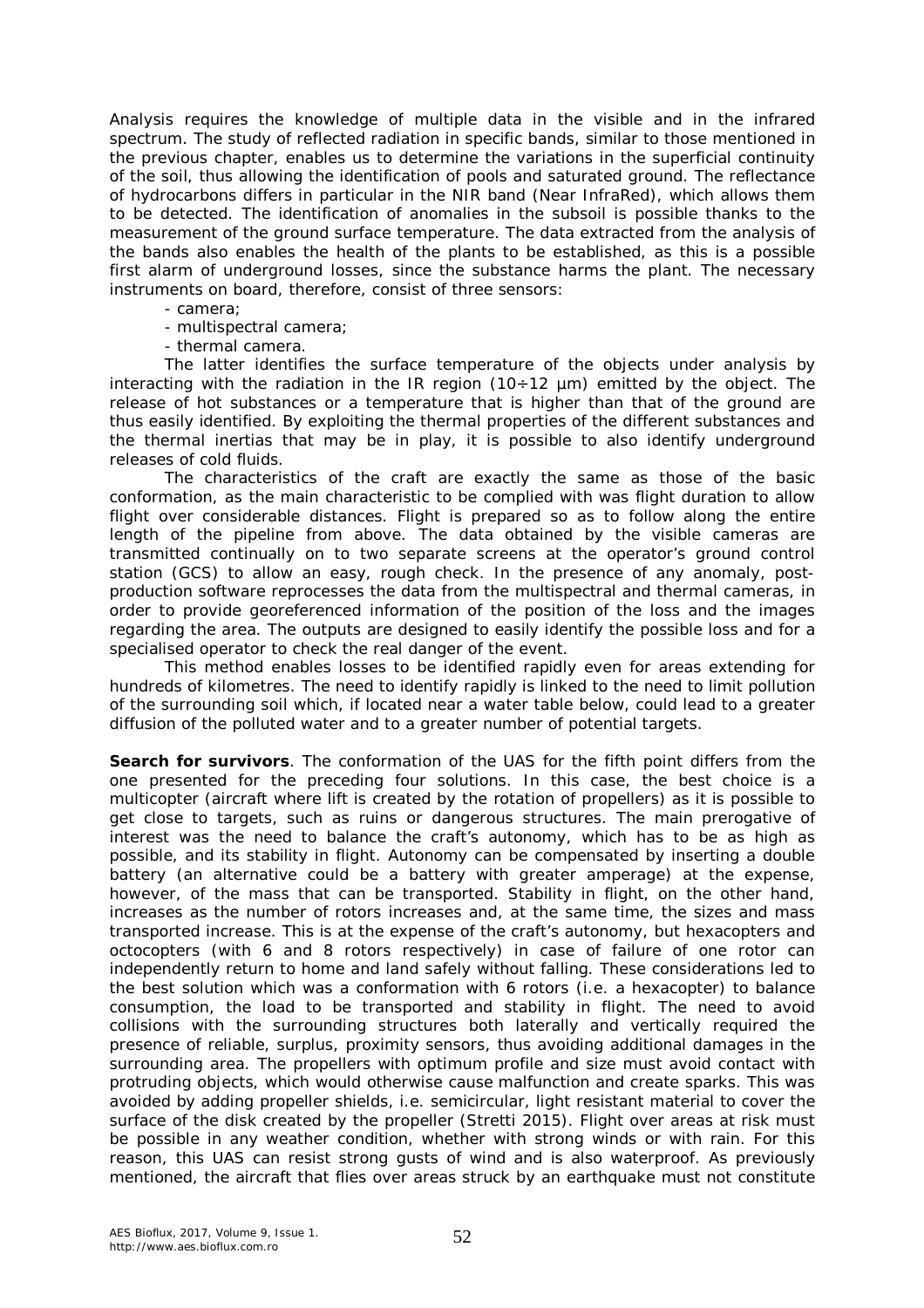an additional hazard. Possible flammable gas leaks are very common in these areas and, therefore, the drone must not ignite the leaks as it flies overhead. The solution is to use the UAS and standardised ATEX (area 1) instruments that are ignition-proof. A picture of the vehicle described is given in Figure 3, and Table 2 gives the main features of the craft.



Figure 3. Rotating wing UAS.

Table 2

Main characteristics of the rotating wing UAS

| <b>Specifications</b>                  | Value                        |
|----------------------------------------|------------------------------|
| $N^{\circ}$ rotors                     | 6                            |
| Propeller diameter                     | 406.4 mm                     |
| $N^{\circ}$ batteries                  |                              |
| Autonomy                               | $\sim$ 40 min                |
| Payload                                | $~1.0$ Kg                    |
| Operational speed (limited for safety) | $\sim$ 35 Km h <sup>-1</sup> |
| Maximum speed                          | $\sim$ 45 Km h <sup>-1</sup> |
| Wind resistance with speed             | $\sim$ 36 Km h <sup>-1</sup> |
| Propeller shield material              | Titanium                     |
| Propeller shield diameter              | 457.2 mm                     |
| Waterproof                             | Yes                          |
|                                        |                              |

The sensors required to identify people and animals in the debris are the visible and thermal cameras. The analysis of the visible spectrum helps identify the possible presence of suspect movement by living creatures with direct vision and subsequent reprocessing of the data. The ability to photographically reconstruct can be used to show the damaged area in three dimensions and to proceed to estimate the recovery process. The use of the thermal camera, on the other hand, enables possible thermal anomalies to be identified that are people trapped under the rubble. The method designed envisages the flight of the drone with a recording in both the visible and thermal spectrum, plus the video transmission of the images taken in order to conduct an initial, rapid, on-the-spot inspection. The acquisition of frames in the visible spectrum requires the craft to remain in one point with a step rotation compared to the yaw axis, at preset intervals. The video is uploaded in the software, which compares the frames regarding the period of stationary shooting. This can be seen in the variations in the pixels in an area of the images. It produces GPS coordinates as output to allow a localised investigation of the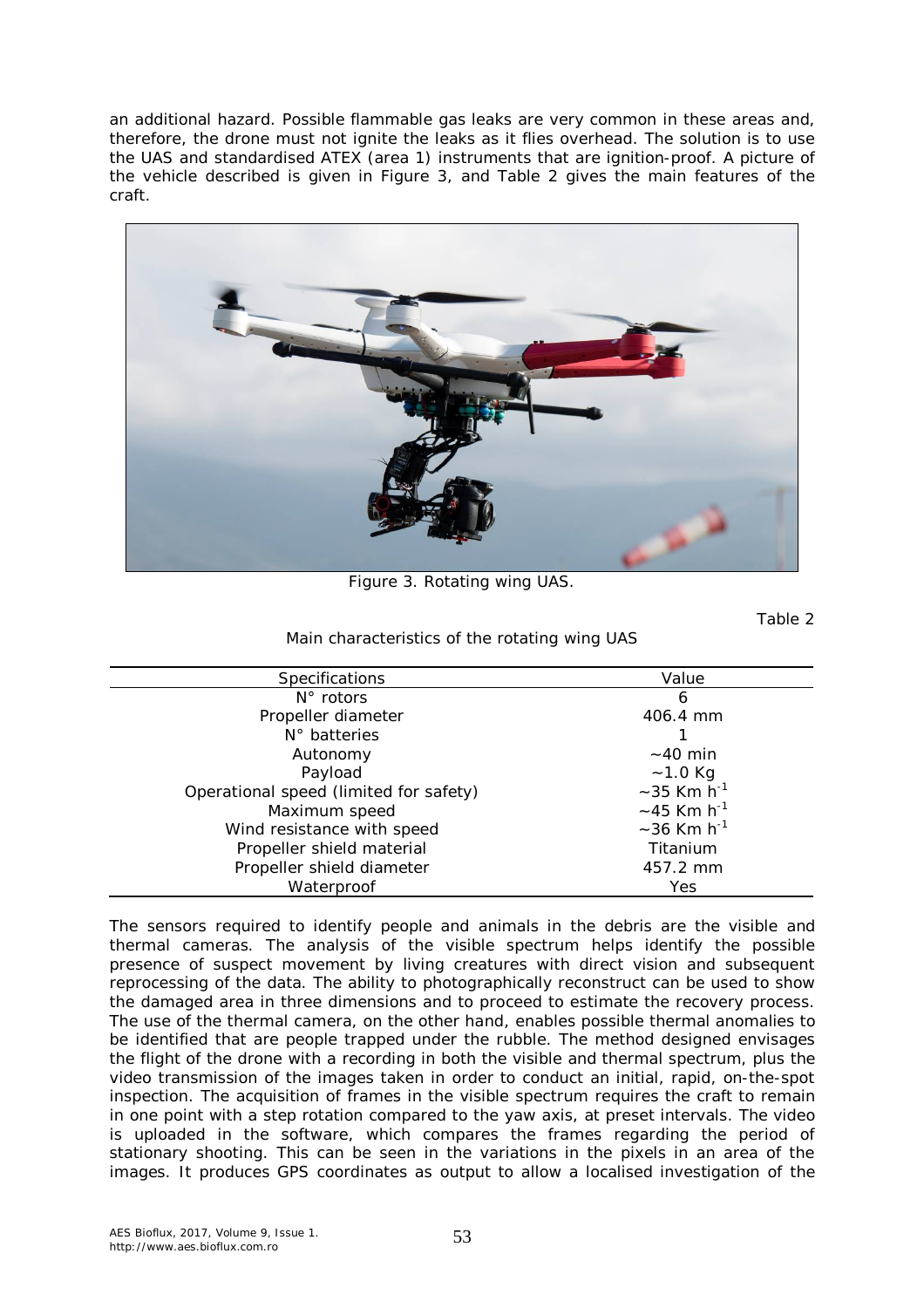area. Georeferencing is possible thanks to the knowledge of the geographical coordinates of the drone and to the use of algorithms that work on the pixels of the images. Furthermore, the software reprocesses the radiometric video from the thermal camera, to highlight and georeference the sections with thermal variations.

This system avoids using human life as far as possible in the search, since this cannot be replaced in the event of an accident, unlike the UAS. By applying the software and hardware, the area can be safely probed and analysed to identify the possible location of any missing persons. This method reduces the risk for the operators to a minimum.

**Conclusions**. The solutions proposed enable a large number of emergency situations to be covered, in which there is considerable risk for human health and for the surrounding environment. The preceding points have demonstrated the strong points of each individual application, designed for that specific use. The hardware and software has been presented for each one to provide an integrated package of emergency management. The development of packages has a considerable advantage for the use of the UAS to monitor vast areas, as it is easy and automatic to use and operators do not require specific information. Above all, the graphic interface enables data to be interpreted immediately.

Immediate intervention on the scene of an incident requires basic effective methods. It needs specific structures containing all the instruments near the places where these events may occur and a 24/7 presence of operators in charge of working the UAS. At the same time as using this system in an industrial system, there is also a need for the control structure of the UAS inside the perimeter of the plant to provide not only a rapid response in the event of an alarm, but also regular control flights. A greater cover so that adjacent areas can be covered can be given by keeping a mobile ground station or a van containing the GCS and the instruments to reprocess the data, so that it can follow the UAS to easily and continually transfer the data. This approach is more complicated to apply in the event of a civil emergency, as the territories to be managed are vast and varied. A possible solution is to provide both types of craft (fixed wing UAS and rotating wing UAS) with interchangeable sensor slots to the forces scattered across the territory:

- civil protection;
- police;
- Carabinieri police;
- forest rangers.

Extensive distribution would cover the entire area and, in the event of a major incident, information about the event could be gathered in real time. A multitude of means over a wide area enables the problem of time to be solved to allow services to arrive as soon as possible at the scene of the incident.

These systems allow us to control vast areas without the need for direct human intervention and to reduce as far as possible the area of damage in an accidental event. This is the result of a craft with the ability to fly over high areas for a long period and, at the same time, to provide a very detailed view in certain precise bands of spectral analysis of the situation facing the UAS.

## **References**

Austin R., 2010 Unmanned aircraft systems: UAVS design, development and deployment. John Wiley and Sons, Ltd., 372 pp.

CNN, www.cnn.com.

Gerhart T., Sunu J., Lieu L., Merkurjev E., Chang J. M., Gilles J., Bertozzi A. L., 2013 Detection and tracking of gas plumes in LWIR hyperspectral video sequence data. In: SPIE Defense, Security, and Sensing. International Society for Optics and Photonics, pp. 87430J–87430J.

ICARO Srl, Historic analysis – Major Accidents, 2011.

Il Tirreno, www.tirreno.it, 2014.